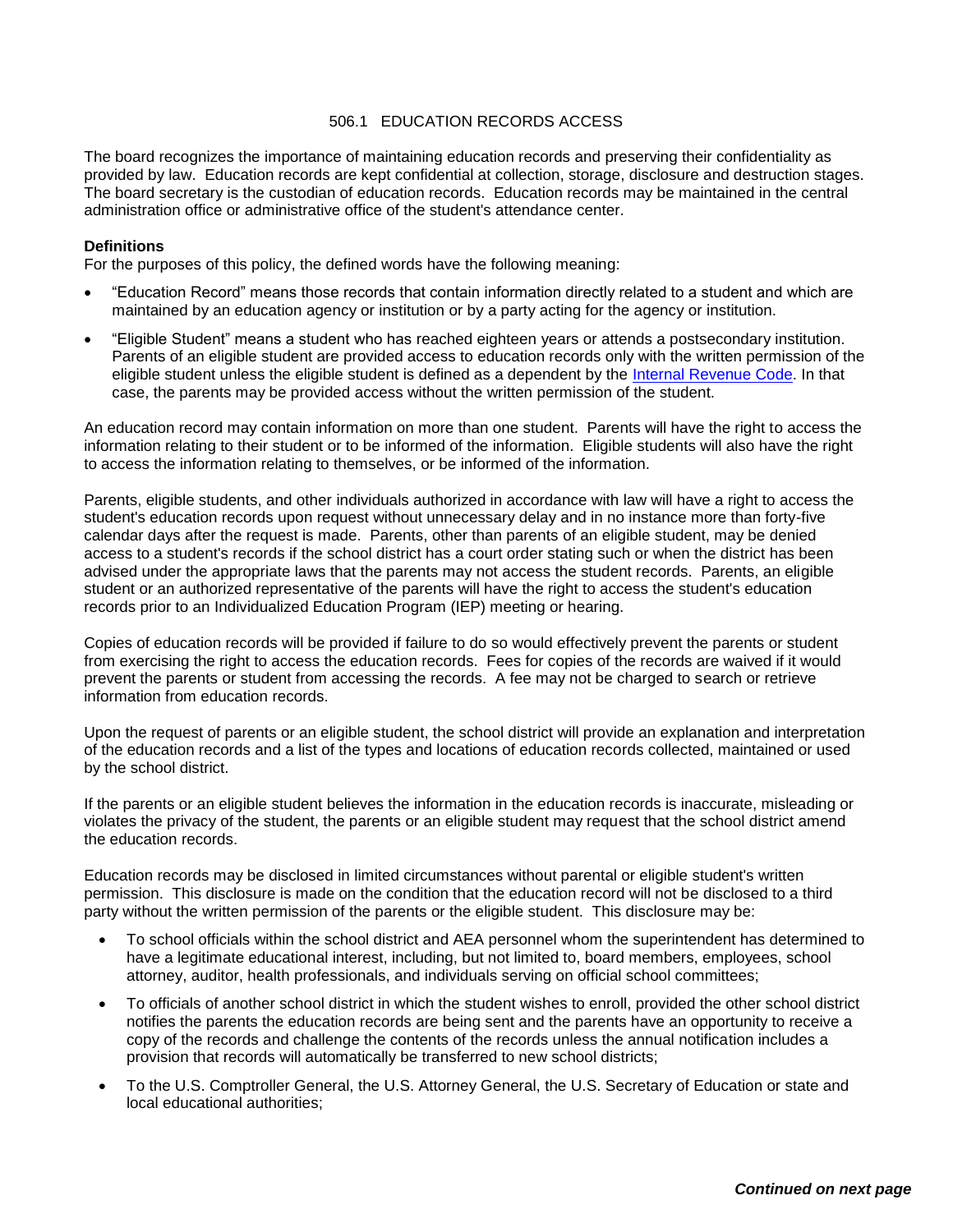- In connection with a student's application for, or receipt of, financial aid;
- To organizations conducting studies for, or on behalf of, educational agencies or institutions for the purpose of developing, validating, or administering predictive tests, administering student aid programs, and improving instruction, if such studies are conducted in such a manner as will not permit the personal identification of students and their parents by persons other than representatives of such organizations and such information will be destroyed when no longer needed for the purpose for which it was conducted;
- To accrediting organizations;
- To parents of a dependent student as defined in the Internal Revenue Code;
- To comply with a court order or judicially issued subpoena;
- Consistent with an interagency agreement between the school district and juvenile justice agencies;
- In connection with a health or safety emergency;
- As directory information; or
- In additional instances as provided by law.

The superintendent will keep a list of the individuals and their positions who are authorized to view a special education student's education records without the permission of the parents or the eligible student. Individuals not listed are not allowed access without parental or an eligible student's written permission. This list must be current and available for public inspection and updated as changes occur.

The superintendent will also keep a list of individuals, agencies and organizations which have requested or obtained access to a student's education records, the date access was given and their legitimate educational interest or purpose for which they were authorized to view the records. The superintendent, however, does not need to keep a list of the parents, authorized educational employees, officers and agencies of the school district who have accessed the student's education records. This list for an education record may be accessed by the parents, the eligible student and the custodian of education records.

Permanent education records, including a student's name, address, phone number, grades, attendance record, classes attended, grade level completed and year completed may be maintained without time limitation. Permanent education records will be kept in a fire-safe vault or they may be maintained electronically with a secure backup file.

When personally identifiable information, other than permanent education records, is no longer needed to provide educational services to a special education student, the parents or eligible student are notified. This notice is normally given after a student graduates or otherwise leaves the school district. If the parents or eligible student request that the personally identifiable information be destroyed, the school district will destroy the records, except for permanent records. Prior to the destruction of the records, the school district must inform the parents or eligible student the records may be needed by the parents or eligible student for social security benefits or other purposes. For purposes of policy, "no longer needed to provide educational services" means that a record is no longer relevant to the provision of instruction, support, or related services and it is no longer needed for accountability and audit purposes. At a minimum, a record needed for accountability and audit purposes must be retained for five years after completion of the activity for which funds were used.

The school district will cooperate with the juvenile justice system in sharing information contained in permanent student records regarding students who have become involved with the juvenile justice system. The school district will enter into an interagency agreement with the juvenile justice agencies (agencies) involved.

The purpose of the agreement is to allow for the sharing of information prior to a student's adjudication in order to promote and collaborate between the school district and the agencies to improve school safety, reduce alcohol and illegal drug use, reduce truancy, reduce in-school and out-of-school suspensions, and to support alternatives to in-school and out-of-school suspensions and expulsions which provide structured and well supervised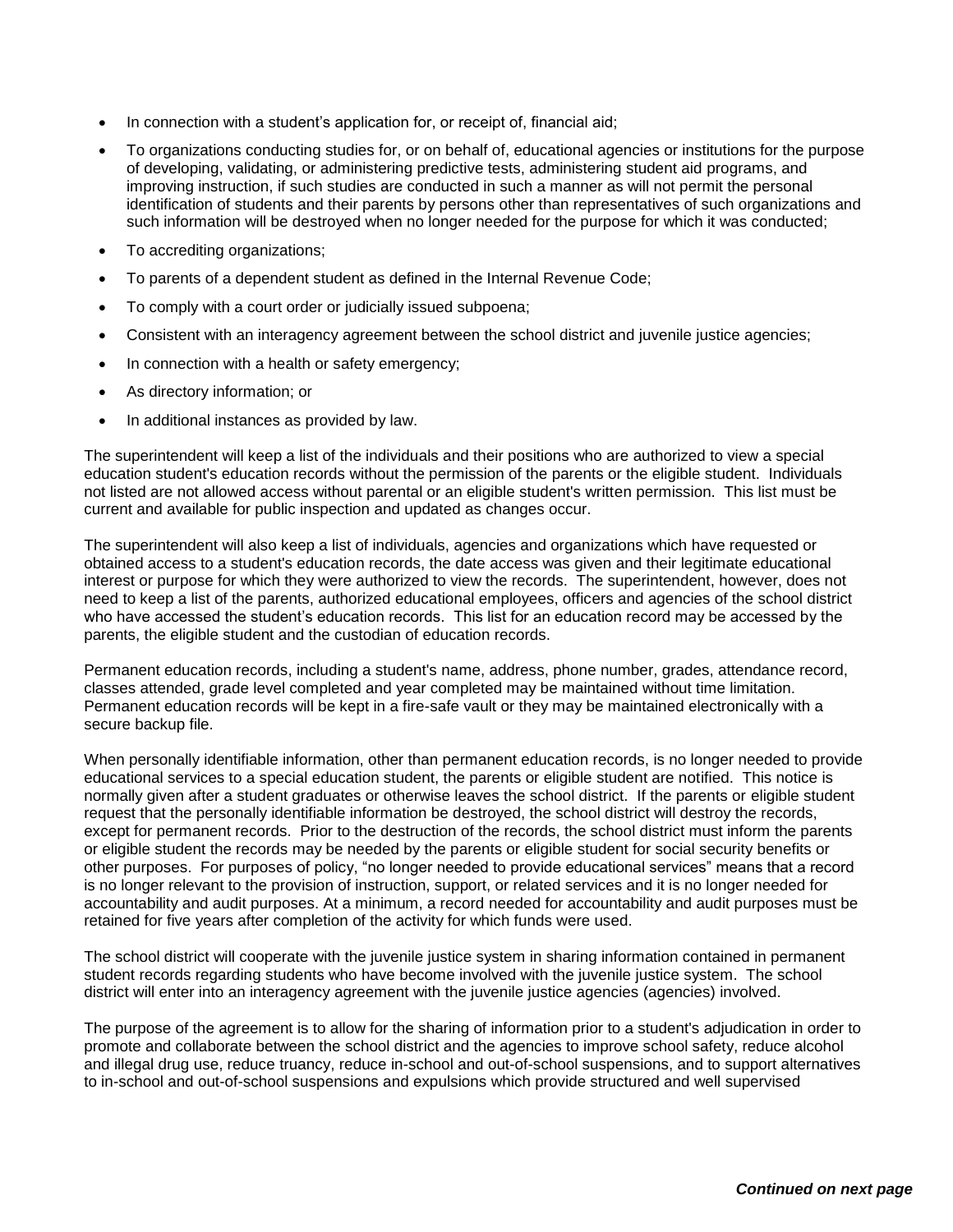educational programs supplemented by coordinated and appropriate services designed to correct behaviors that lead to truancy, suspension, and expulsions and to support students in successfully completing their education.

The school district may share any information with the agencies contained in a student's permanent record, which is directly related to the juvenile justice system's ability to effectively serve the student. Prior to adjudication information contained in the permanent record may be disclosed by the school district to the parties without parental consent or court order. Information contained in a student's permanent record may be disclosed by the school district to the agencies after adjudication only with parental consent or a court order. Information shared pursuant to the agreement is used solely for determining the programs and services appropriate to the needs of the student or student's family or coordinating the delivery of programs and services to the student or student's family.

Information shared under the agreement is not admissible in any court proceedings, which take place prior to a disposition hearing, unless written consent is obtained from a student's parent, guardian, or legal or actual custodian.

Confidential information shared between the school district and the agencies will remain confidential and will not be shared with any other person, unless otherwise provided by law. The school district may discontinue information sharing with an agency if the school district determines that the agency has violated the intent or letter of the agreement.

Agencies will contact the principal of the attendance center where the student is currently or was enrolled. The principal will then forward copies of the records within a reasonable time following receipt of the request.

The school district will provide training or instruction to employees about parents' and eligible students' rights under this policy. Employees will also be informed about the procedures for carrying out this policy. It is the responsibility of the superintendent to annually notify parents and eligible students that they have the right to:

- (1) Inspect and review the student's education records;
- (2) Seek amendment of the student's education records that the parent or eligible student believes to be inaccurate, misleading, or otherwise in violation of the student's privacy rights;
- (3) Consent to disclosures of personally identifiable information contained in the student's education records, except to the extent that the law authorizes disclosure without consent; and
- (4) File a complaint with the U.S. Department of Education concerning alleged failures by the district to comply with the law.

The notice is given in a parents' or eligible student's native language. Should the school district collect personal information from students for the purposes of marketing or selling that information, the school district will annually notify parents of such activity.

The notice will include a statement that the parents have a right to file a complaint alleging the school district failed to comply with this policy. Complaints are forwarded to [Family Policy Compliance Office,](http://www2.ed.gov/policy/gen/guid/fpco/index.html) U.S. Department of Education, 400 Maryland Avenue, Washington, DC. 20202-8520.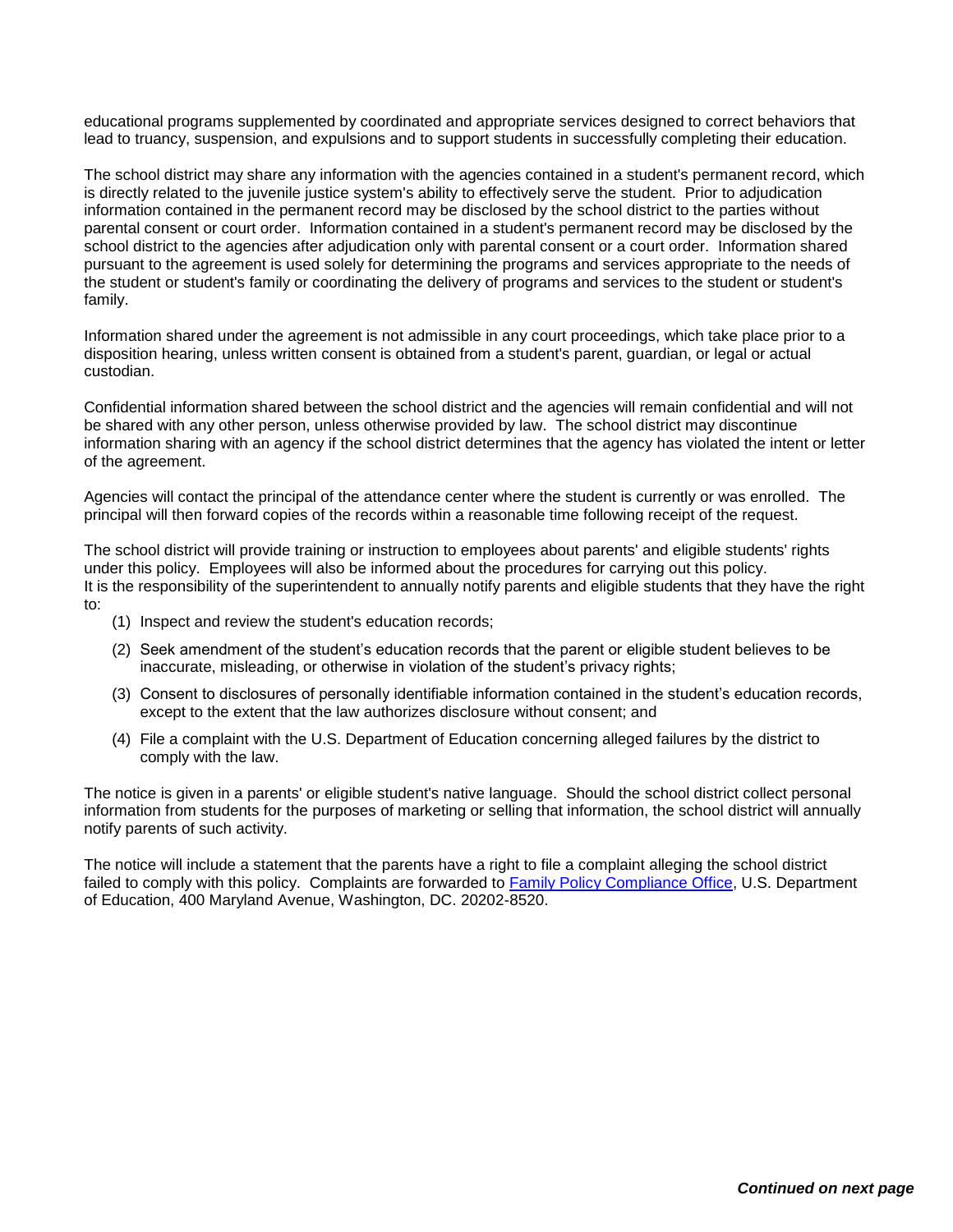Legal Reference: 20 U.S.C. § 1232g, 1415. 34 C.F.R. Pt. 99, 300, .610 *et seq.* Iowa Code §§ 22; 279.9B, 280.24, .25, 622.10. 281 I.A.C. 12.3(4); 41

Cross Reference: 501 Student Attendance 505 Student Scholastic Achievement 506 Student Records

- 507 Student Health and Well-Being
- 603.3 Special Education
- 708 Care, Maintenance and Disposal of School District Records
- 901 Public Examination of School District Records

Approved 7/17/95 Reviewed 6/8/20 Revised 6/8/20